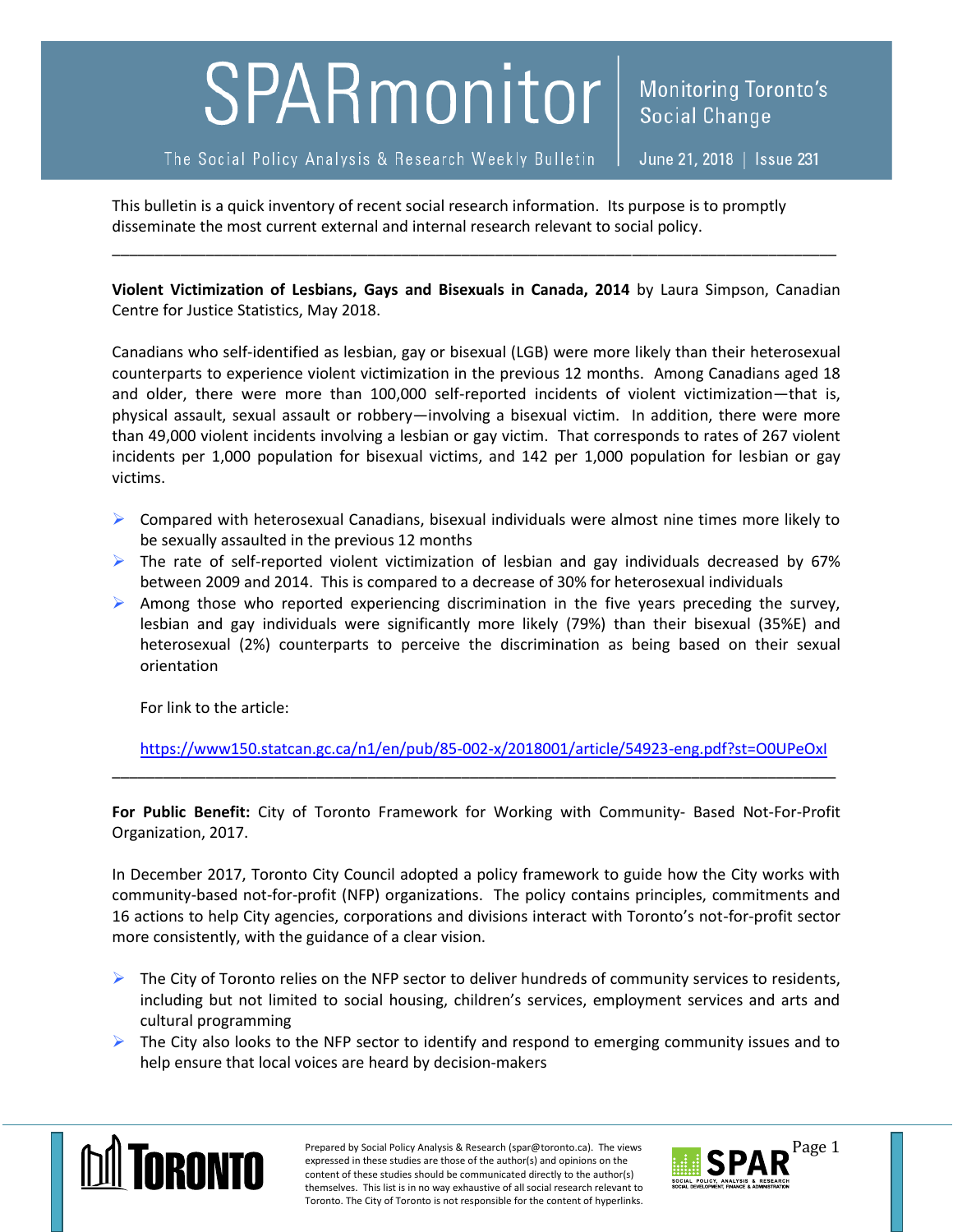$\triangleright$  The City of Toronto annually invests over \$1.2 Billion in the NFP sector, in the form of grants and purchase of service agreements (\$800 Million) and subsidies such as below market rent, fee waivers and tax deductions (\$400 Million).

For link to the report:

<http://toronto.ca/notforprofits>

**Victims of Police-Reported Violent Crime in Canada: National, Provincial and Territorial Fact Sheets, 2016** by Mary Allen and Kylie McCarthy, Canadian Centre for Justice Statistics, May 2018.

**\_\_\_\_\_\_\_\_\_\_\_\_\_\_\_\_\_\_\_\_\_\_\_\_\_\_\_\_\_\_\_\_\_\_\_\_\_\_\_\_\_\_\_\_\_\_\_\_\_\_\_\_\_\_\_\_\_\_\_\_\_\_\_\_\_\_\_\_\_\_\_\_\_\_\_\_\_\_\_\_\_\_\_\_\_**

Across Canada, there are a variety of government-funded agencies whose mandate is to provide assistance to victims of crime. Canada's provinces and territories are individually responsible for the provision of victim services for their respective jurisdictions. The federal, provincial and territorial governments have all endorsed a common set of objectives, which guide the development of policies, programs and legislation related to victims of crime in Canada.

- $\triangleright$  There were 343,870 victims of violent crime and criminal traffic offences causing death or bodily harm reported by police in Canada in 2016
- $\triangleright$  Most (84%) victims of police-reported crime were adults aged 18 and older; 65% were aged 25 and older
- $\triangleright$  Almost two-thirds (64%) of victims of police-reported crime in 2016 were victims of assault: 45% were victims of common assault (level 1) and 15% were victims of major assault (level 2 or 3)
- $\triangleright$  Overall, 8% of police-reported victims were victims of sexual offences. However, these offences were much more prevalent among child and youth victims that came to the attention of police.

For link to the report:

<https://www150.statcan.gc.ca/n1/en/pub/85-002-x/2018001/article/54960-eng.pdf?st=21ydUNaD>

**Retiring Employees, Unretired Debt: The Surprising Hidden Cost of Federal Employee Pensions** by William B.P. Robson and Alexandre Laurin, C.D. Howe Institute, May 2018.

\_\_\_\_\_\_\_\_\_\_\_\_\_\_\_\_\_\_\_\_\_\_\_\_\_\_\_\_\_\_\_\_\_\_\_\_\_\_\_\_\_\_\_\_\_\_\_\_\_\_\_\_\_\_\_\_\_\_\_\_\_\_\_\_\_\_\_\_\_\_\_\_\_\_\_\_\_\_\_\_\_\_\_\_\_

According to this report taxpayers are on the hook for the unfunded liability of pension plans for federal employees. The federal government in particular presents a misleadingly rosy picture of the situation of its plans, Ottawa's unfunded pension liability is nearly \$100 billion worse than stated. This is unsettling news for the federal employees who belong to these plans, as well as for taxpayers.

- $\triangleright$  The federal government has not fully funded its plans and invested in assets with cash flows that match its future payment obligations
- $\triangleright$  The assets it does hold are quite different from its liabilities, and most of its pension obligations are matched by nothing